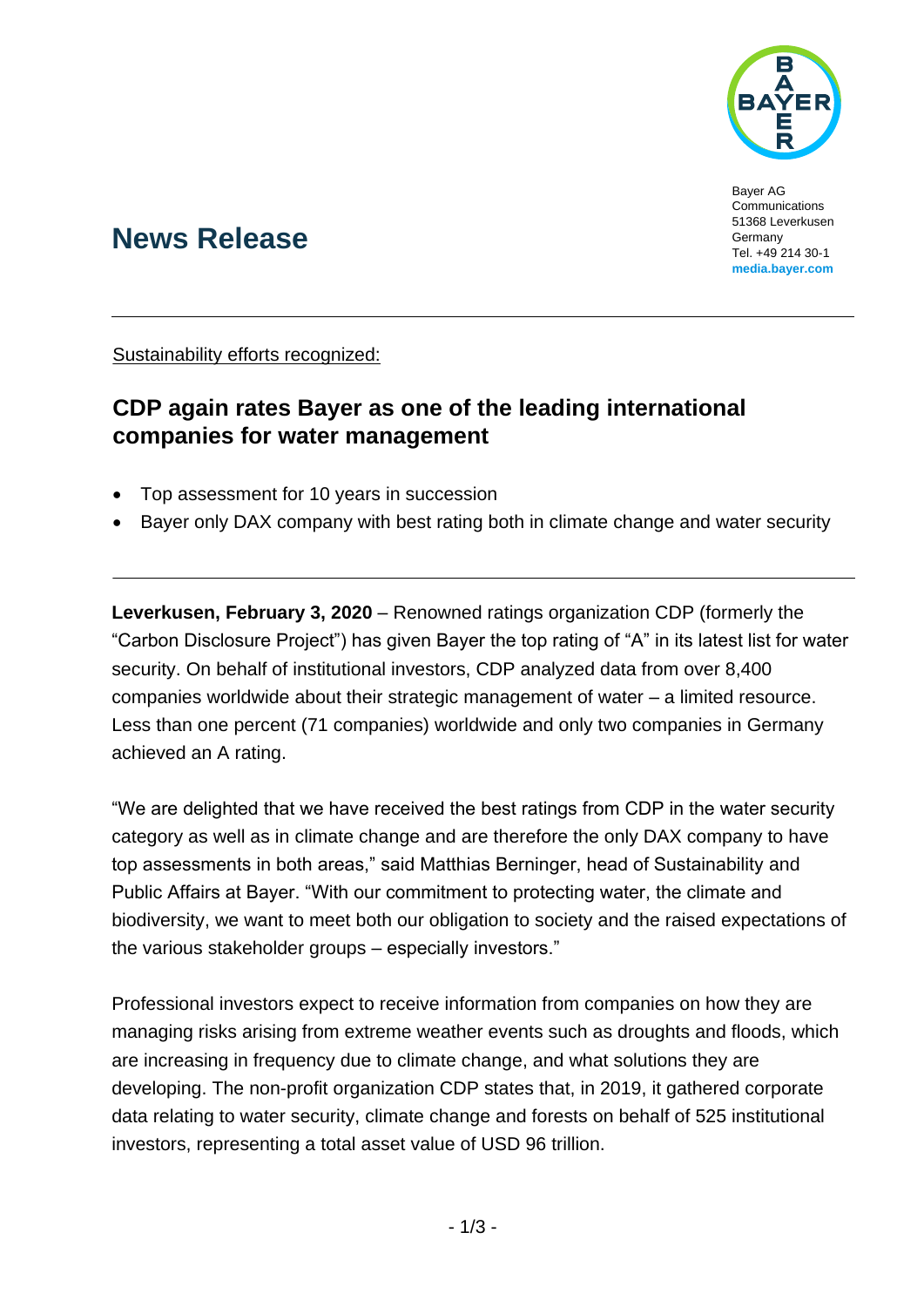"Congratulations to the companies that achieved a position on CDP's A list this year, for leading in environmental performance and transparency," said Paul Simpson, head of CDP. "The scale of the business risks from the climate emergency, deforestation and water insecurity are vast – as are the opportunities from addressing them – and it's clear the private sector has a vital role to play at this critical time," added Simpson. "The A List companies are leading the market in corporate sustainability, tackling environmental risks and setting themselves up to thrive in tomorrow's economy."

### **Bayer solutions for sustainable water usage**

Careful water management and protection of waterways are particularly important to Bayer, and it is developing solutions in this area at various levels. In its own production, Bayer uses water in closed circulation as far as possible. Any wastewater is cleaned using state-of-the-art methods before being fed into the surrounding waterways. Furthermore, as part of its risk management program, the company regularly and systematically checks the adequacy of water supplies at its sites and production facilities worldwide that are located in regions where there are water shortages or dry conditions.

Bayer sees enormous potential for more efficient water usage in agriculture, which taps into a significant portion of the world's water resources. For instance, the company enables farmers to use water and crop protection products with greater precision by employing digital technologies. In addition, Bayer helps farmers use more efficient irrigation techniques. When it comes to product innovation, Bayer is also working on developing seed varieties that thrive on less water, or conversely that continue to grow despite flooding. For example, one type of rice seed is already on the market that delivers reliable yields even in the case of dry conditions, flooding and salination caused by variable, extreme weather conditions.

### *Note to editors:*

The complete A List of companies, along with other information, can be viewed here: <https://www.cdp.net/en/companies/companies-scores>

The CDP methodology is explained here: <https://www.cdp.net/en/guidance/guidance-for-companies> under "CDP scoring methodologies 2019"